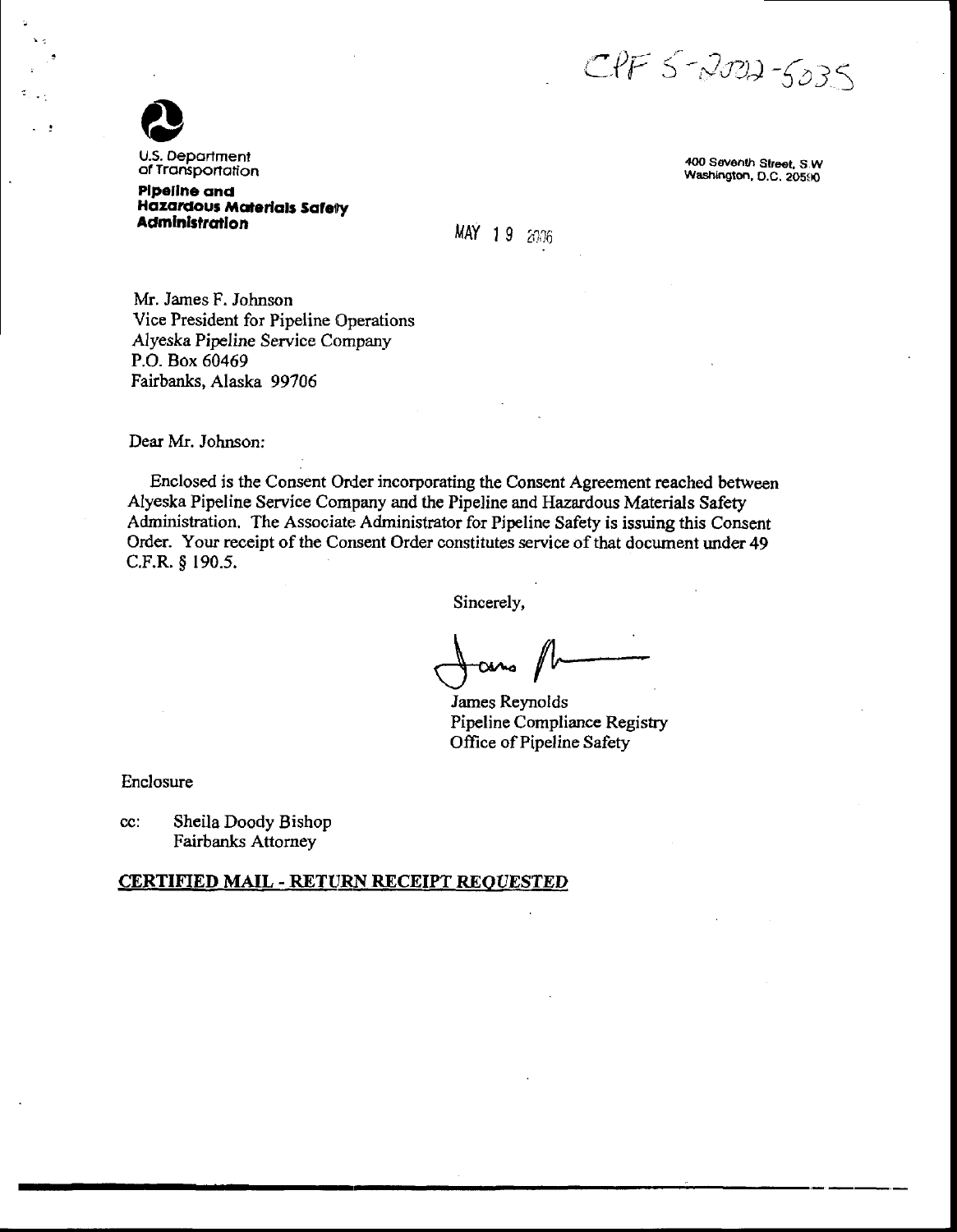# DEPARTMENT OF TRANSPORTATION PIPELINE AND HAZARDOUS MATERIALS SAFETY ADMINISTRATION WASHINGTON, DC

## In the Matter of

## Alyeska Pipeline Service Company

### CONSENT ORDER

By the atiached Agreement, Alyeska Pipeline service Company (Alyeska) and the Pipeline and Hazardous Materials Safety Administration (PHMSA) have agreed to issuance of this Consent Order. The Agreement provides for Alyeska to maintain and inspect at twice yearly intervals certain valves on the Trans Alaska Pipeline Systern (TAPS). The Agreement settles the petition for reconsideration of the Final Order PHMSA issued in CPF No. 55501 and the allegations of the Notice of Probable Violation PHMSA issued in CPF No. 5-2002-5035 concerning valve inspections.

Accordingly, I hereby incorporate the terms of the attached Agreement and issue this Consent Order.

Failure to comply with this Consent Order may result in the assessment of civil penalties of up to \$100,000 per violation per day, or in the referral of the case for judicial enforcement.

The terms and conditions of this Consent Order are effective on receipt.

Assooiate Administrator for Pipeline Safety 'Stacey L

 $MAY$  19  $2006$ 

Date Issued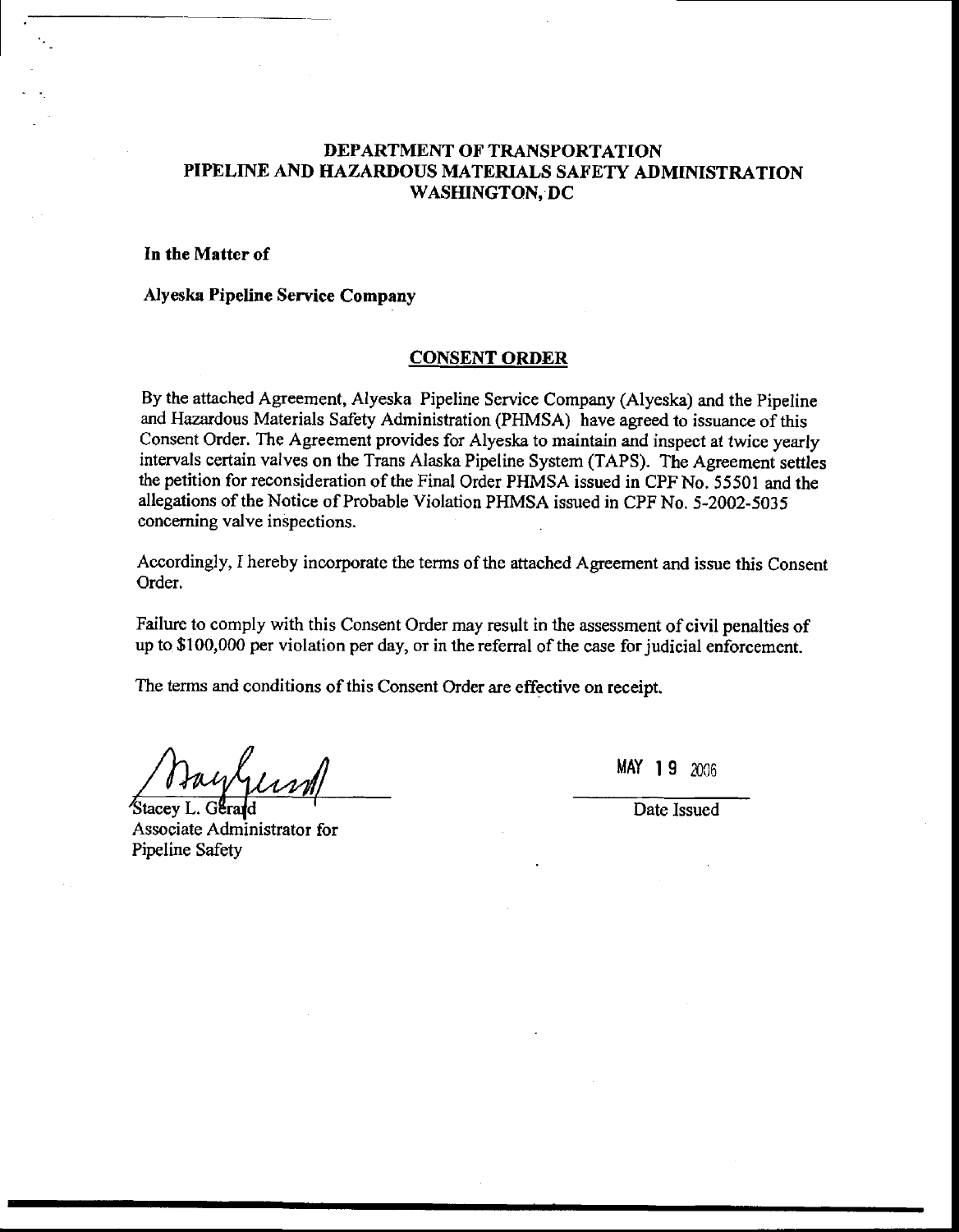# DEPARTMENT OF TRANSPORTATION PIPELINE AND HAZARDOUS MATERIALS SAFETY ADMINISTRATION OFFICE OF PIPELINE SAFETY WASHINGTON, DC 20590

) ) ) ) ) ) ) ) ) )

Consent Agreement Between

Pipeline and Hazardous Materials Safety Administration

And

Alyeska Pipeline Service Conpany

### AGREEMENT

WHEREAS, pursuant to 49 U.S.C. \$60101 et seq., the Pipeline and Hazardous Materials Safety Administration (PHMSA)<sup>1</sup>, U.S. Department of Transportation, issued to Alyeska Pipeline Service Company (Alyeska) a Final Order on.November 30, 2000 in CPF 55501 and a Notice of Probable Violation, Proposed Compliance Order, Proposed Civil Penalty and Notice of Amendment (Notice) on December 31, 2002, in CPF 5-2002-5035;

WHEREAS, these administrative enforcement actions apply to the Trans Alaska Pipeline System (TAPS) operated by Alyeska in the state of Alaska;

WHEREAS, in CPF 55501 Alyeska petitioned for reconsideration of the finding in the Final Order that it had violated 49 C.F.R.  $\S$ §195.420(a) and (b) and of the \$25,000 assessed civil penalty for the violations;

WHEREAS, in CPF No. 5-2002-5035, the Notice alleged, inter alia, a violation of 49 C.F.R. \$195.420(b) for not performing a functional test of certain block valves, and proposed a civil penalty of \$3,000;

WHEREAS, Alyeska disputes that the valves cited in CPF 55501 and CPF 5-2002-5035 are valves subject to  $§195.420(b);$ 

<sup>&</sup>lt;sup>1</sup> The Research and Special Programs Administration (RSPA) issued these documents. On February 20, 2005, RSPA was split into two new federal agencies: the Pipeline and Hazardous Materials Safety Administration (PHMSA) and the Research and Innovative Technology Administration. (See, section 108 of the Norman Y. Mineta Research and Special Programs Improvement Act (Public Law 108-426, 118 Stat. 2423-2429 (November 30, 2004)). The pipeline safety functions were redelegated to the Administrator, PHMSA. (See, 70 Fed. Reg. 8299 (February 18, 2005)).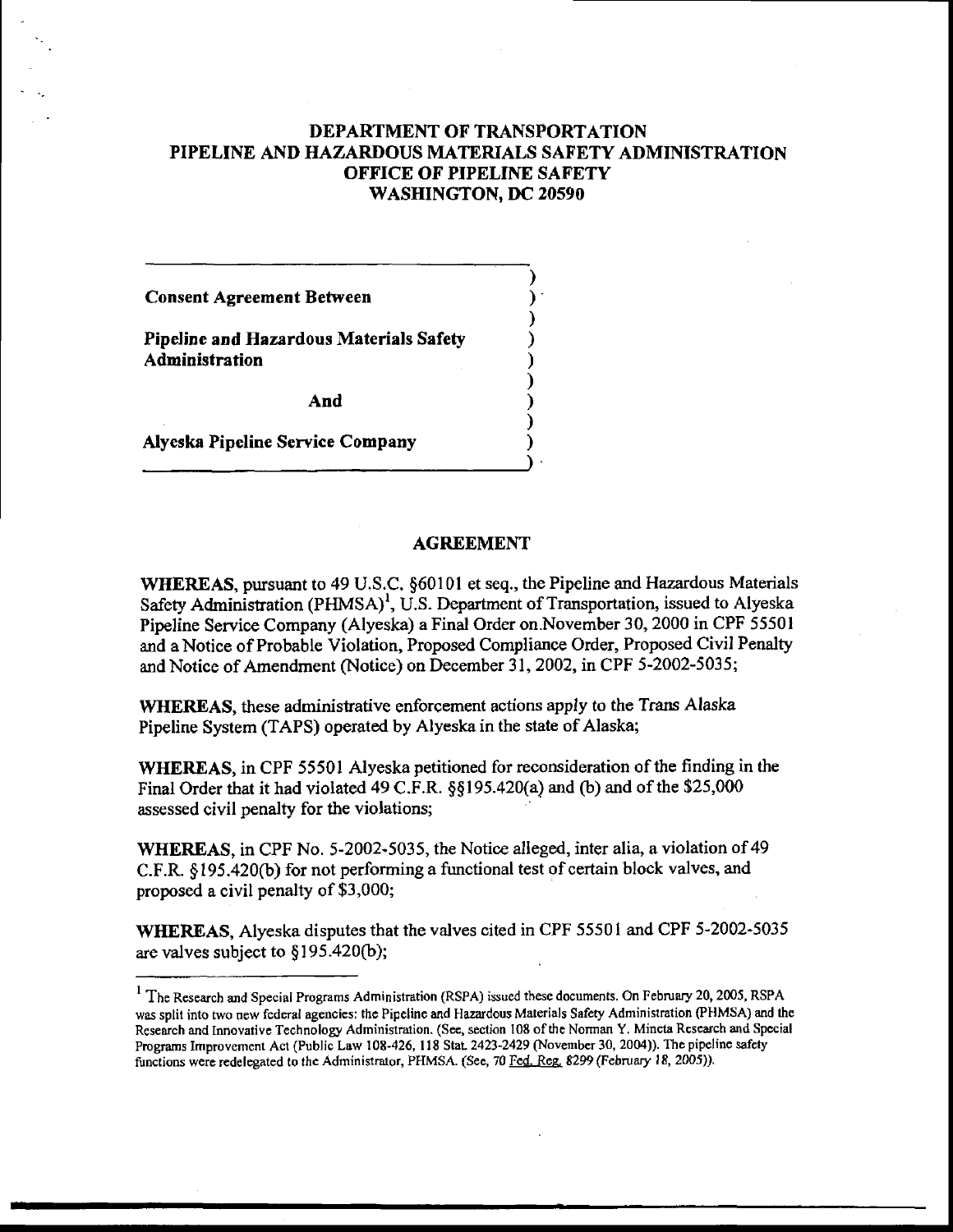WHEREAS, PHMSA and Alyeska continue to disagree over which valves on TAPS should be categorized as mainline valves subject to 49 C.F.R.  $§195.420(b);$ 

WHEREAS, Alyeska is willing to maintain and function test certain valves, and developed a Valve Maintenance Management Plan dated September 2001 that is intended to ensure valves are "maintained in good working order.,. to safely, economically and environmentally support 30+ years of TAPS service,"

Pursuant to the pipeline safety laws at 49 U.S.C. §60101 et seq., and the regulations in 49 c.F.R. Part 190, Alyeska and PHMSA (also referred.to as the parties) have agreed to enter into a Consent Agreement to settle the Petition for Reconsideration in CPF 55501 and the allegations of the Notice in CPF 5-2002-5035 conceming the valve inspections according to the following terms:

- l. For purposes of lhis proceeding, Alyeska, as operator of TApS, is subject to the jurisdiction of the pipeline safety laws at 49 U.S.C:  $\S$  60101 et seq., the regulations promulgated pursuant to these laws, and administrative orders issued under authority of these laws.
- 2. Alyeska consents to the issuance of an administrative order (Consent Order) incorporating the terms of this Agreement and waives any further procedwal requirements, other than notice, with respect to its issuance and all rights to seek judicial review or otherwise contest its validity.
- 3. This Agreement constitutes a settlement of the Petition for Reconsideration of the Final Order in CPF No. 55501 and the allegations of violation of 49 C.F.R. \$195.420(b) in Notice CPF No. 5-2002-5035. PHMSA will not make any finding of violation wilh respect to whether Alyeska violated 49 C.F.R. \$ I 95.420(b) for the cited valves. PHMSA will withdraw the civil penalties of\$25,000 in CPF No. 55501 and \$3,000 in CPF No. 5-2002-5035.
- 4. Nothing in this Agreement bars PHMSA from taking action to address any future violation of the regulations or of the terms of paragraph #8 of this Agreement, or hazardous situation that may arise with respect to the facilities covered by the Agreement.
- 5. Compliance with the terms of this Agreement does not excuse any failure to comply with the pipeline safety laws and the regulations promulgated under these laws, except to the extent that the terms of this Agreement are more restrictive.
- 6, This Agreement constitutes the entire agreement of the Parties and supersedes all prior and contemporaneous agreements, understandings, negotiations and discussions among the Parties, whether oral or written,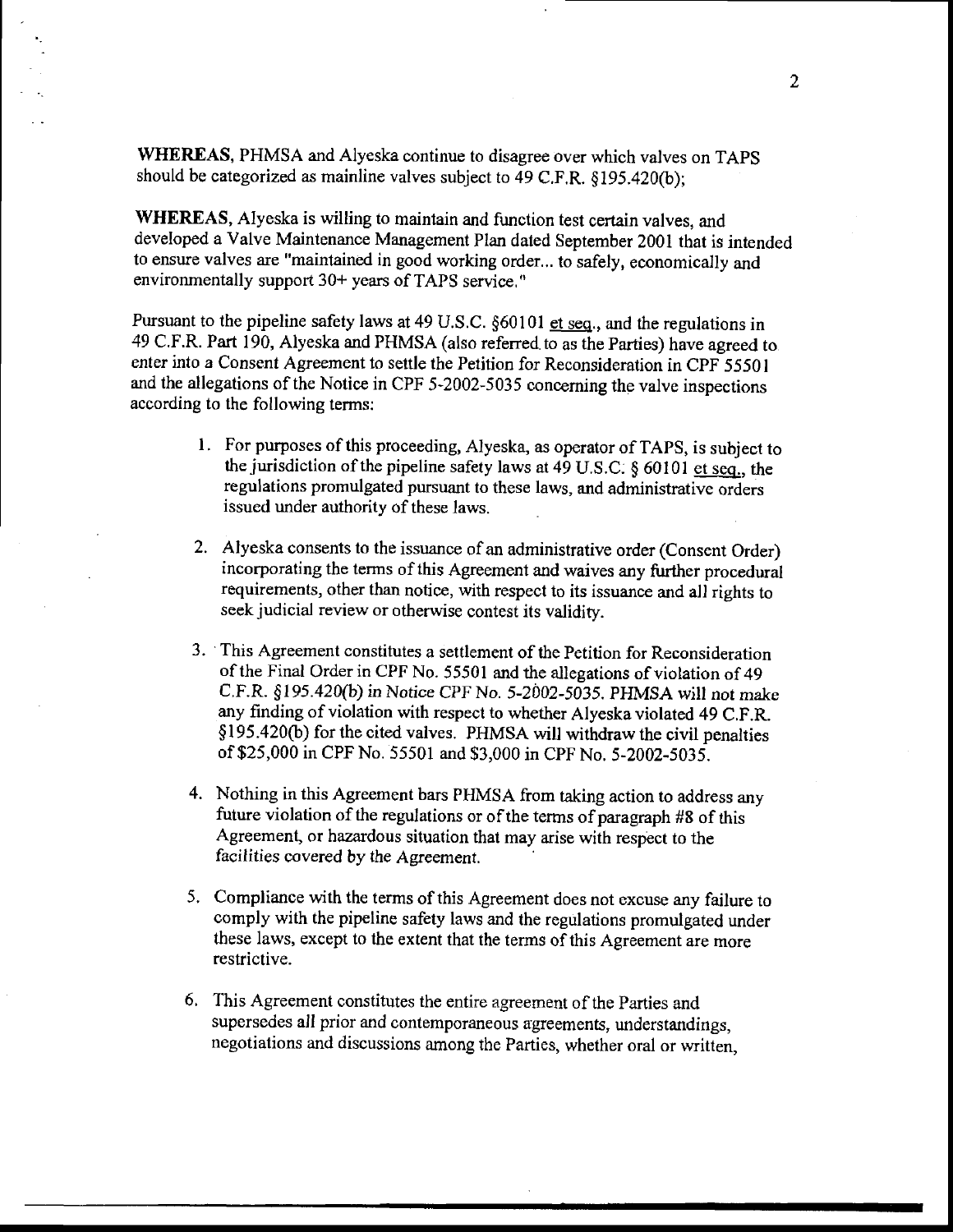with respect to the subject matter hereof. The terms of this Agreement control in case of an inconsistency with the record in this matter.

- 7. The following valves are covered by this agreement. These valves include the valves cited in CPF No. 55501 and CPF No. 5-2002-5035, and other valves on TAPS.
	- a. All 48" full bore valves designated as Remote Gate Valves (RGV) up to and including 4l -MOV-2OBLI and 41-MOV-208L2 at Pump Station 11 and 58-MOV-972 at the end of the mainline at Valdez, and all 48" full bore Check Valves (CKV).
- b. All ramped down pump station (PS) Battery Limit (BL) valves (at the date of this agreement, PS 2,6,8, l0 & l2).
- c. All active pump station BL valves (at the date of this agreement, PS 1, 3, 4,5,7 &9).
- d. All operator installed 48'full bore manual gate valves (MGV).
- e. All producer inlet valves at Pump Station 1 (PS l)
- f. All valves at the pump stations which isolate breakout tanks (the 20T0 series).
- g. All refinery take-off and return valves from the 48" pipeline that can isolate refineries (at the date of this agreement, Flint Hills Refinery and PetroStar Refinery in North Pole, and PetroStar Refinery in Valdez).
- 8. For each of the valves listed in paragraph #7 of this Agreement, Alyeska must do the following  $$ 
	- a. keep them in good working order at all times per 49 C.F.R.  $\delta$ 195.420(a):
	- b. inspect each valve to determine it is functioning properly at least twice each calendar year, but no longer than  $7 \frac{1}{2}$  months between intervals per 49 C.F.R. §195.420(b);
	- c. have procedures in its Operations and Maintenance Manual for how personnel are to provide for safety during maintenance and normal operations of the valves per 49 C.F.R.  $§195.402(c)$ ;
- d. maintain the documentation demonstrating that it has cornplied with these requirements per 49 C.F.R.  $§195.404(c)$ ; and

 $\overline{3}$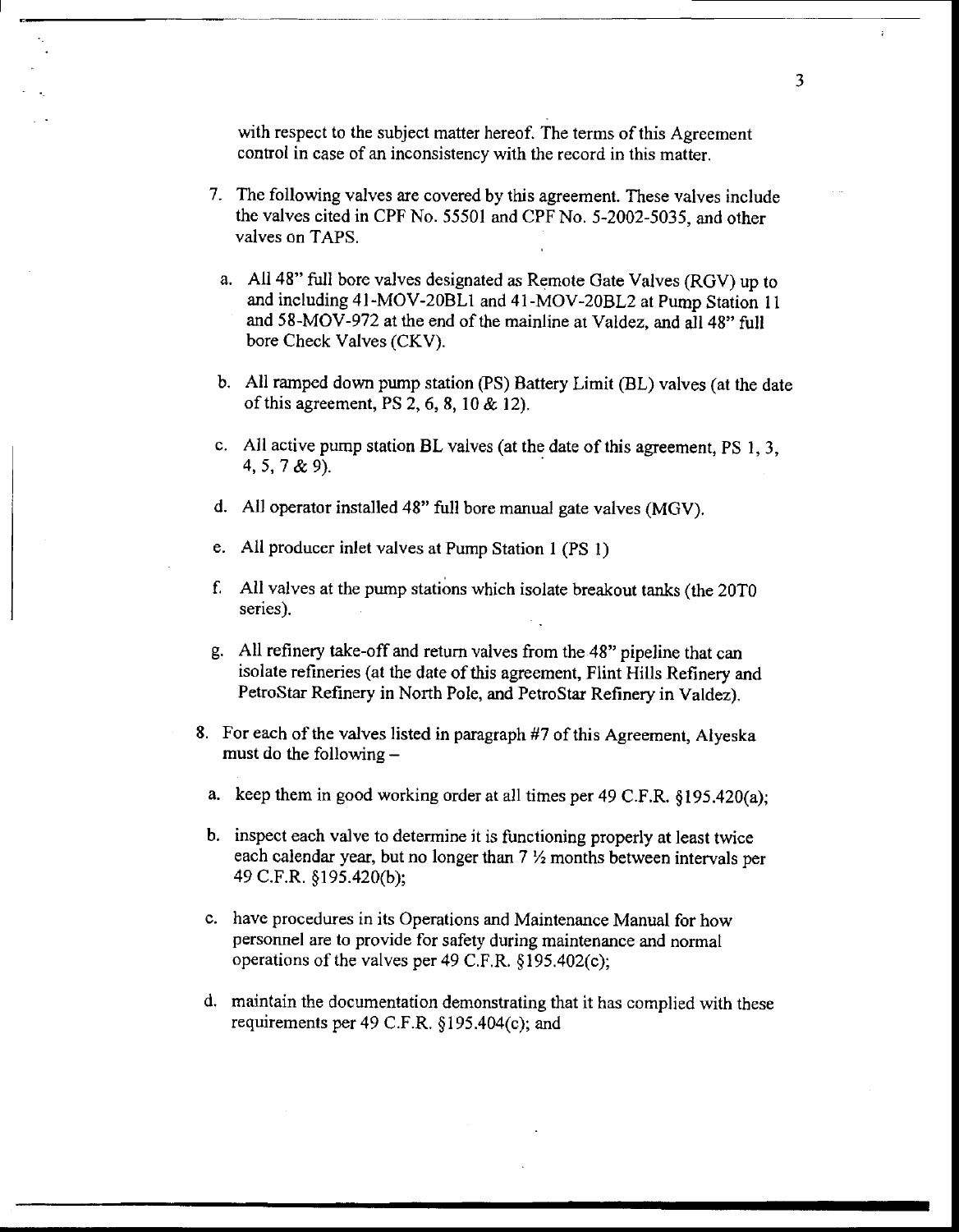- e. provide protection for each valve from unauthorized opera{ion and from vandalism per 49 C.F.R. §195.420(c).
- 9. For all other valves subject to PHMSA regulation, Alyeska must operate and maintain them in accordance with 49 C.F.R.  $\S$ 195.420(a),  $\S$ 195.420(c), and the TAPS Valve Maintenance Management Plan or its successor, and maintain the documentation demonstrating such compliance.
- 10. The location, addition, or removal of any valve defined in paragraph  $#7$ must be in accordance with 49 C.F,R. \$195.260.
- 11. Either Party may propose to modify this Agreement with notice to the other Party. If both Parties agree to the modification, the modification will be incorporated into the Agreement.

Exhibit One: Graphic depiction and listing of valves addressed in this Agreement.

PIPELINE AND HAZARDOUS MATERiALS SAFETY ADMINISTRATION

erord Stacey L. Gerard

MAY 19 2006

Date

Associate Administrator for Pipeline Safety

ALYESKA PIPELINE SERVICE COMPANY

 $\frac{1}{2}$ ames F. mson Vice President for Pipeline Operations

 $\frac{n_{\alpha\gamma}}{\gamma}$  and  $\frac{n_{\alpha\gamma}}{\gamma}$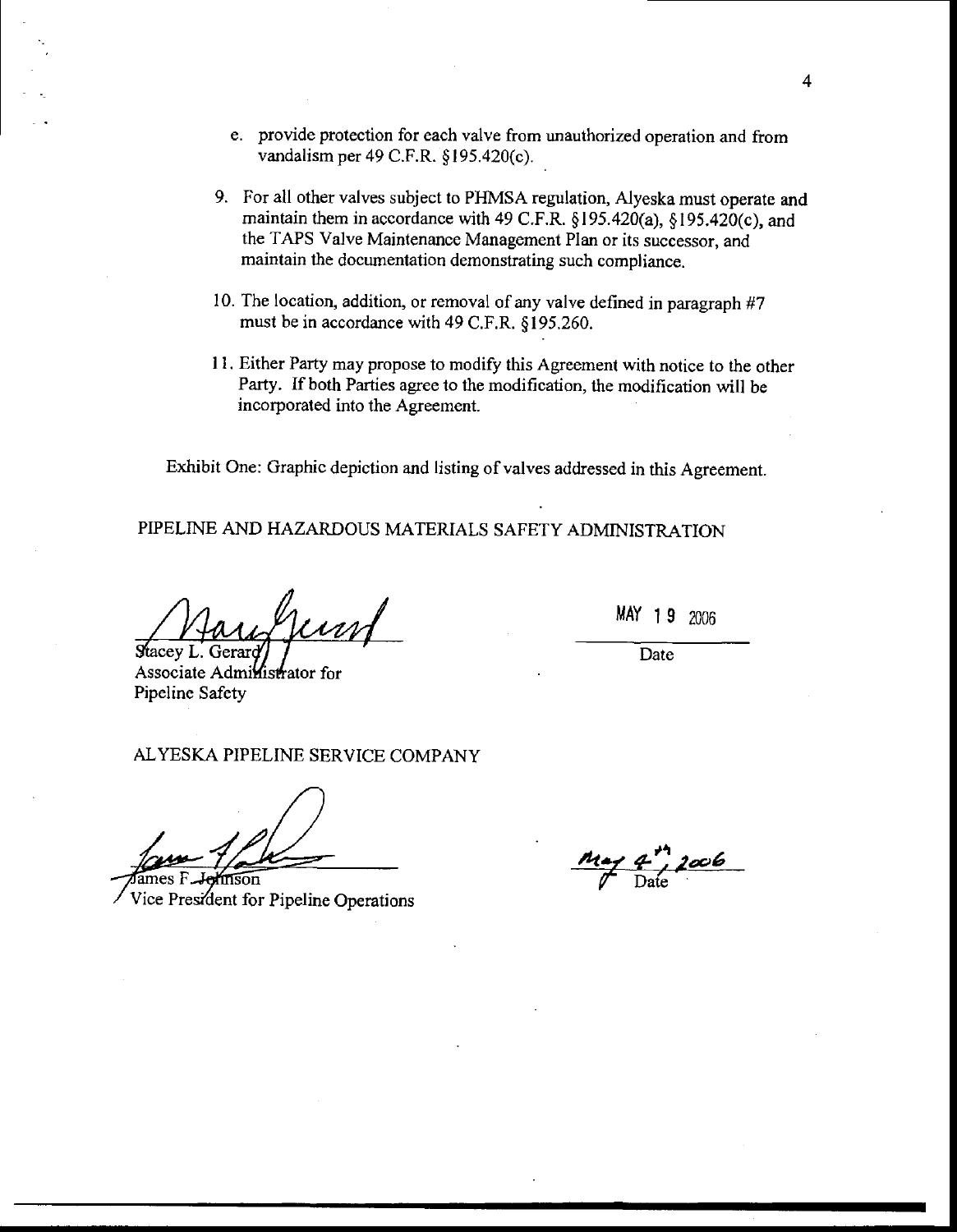

performed.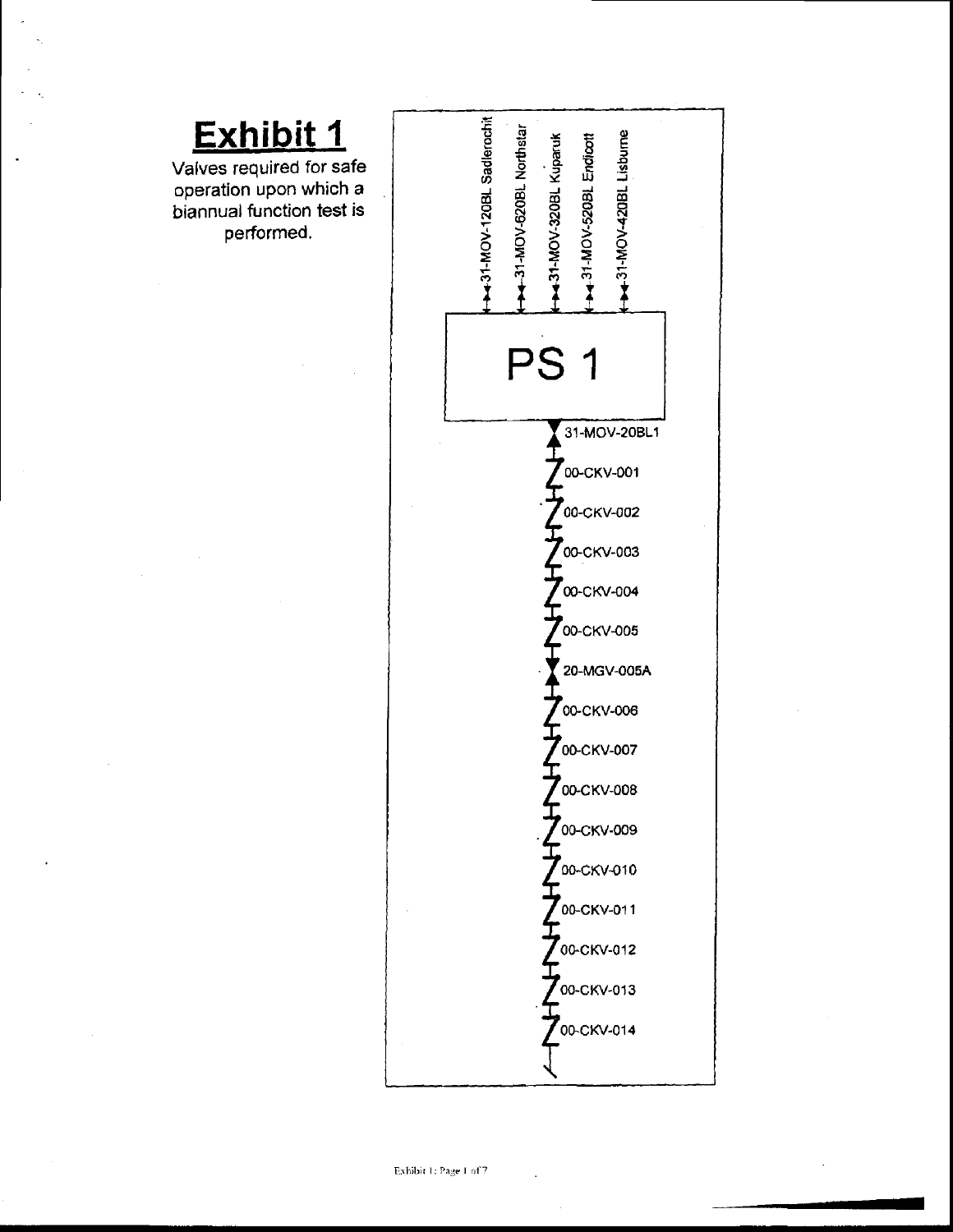

Exhibit 1: Page 2 of 7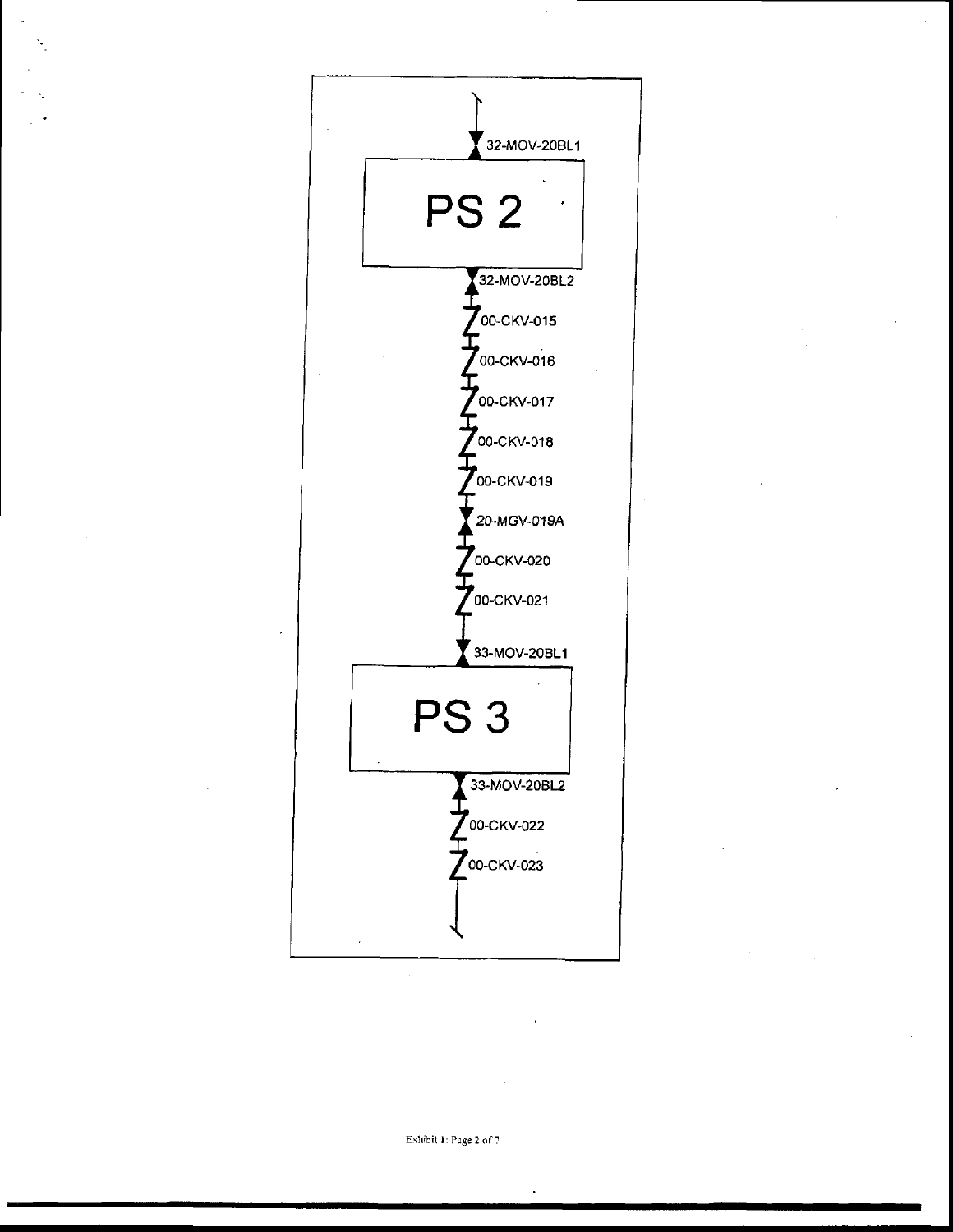

Exhibit 1: Page 3 of 7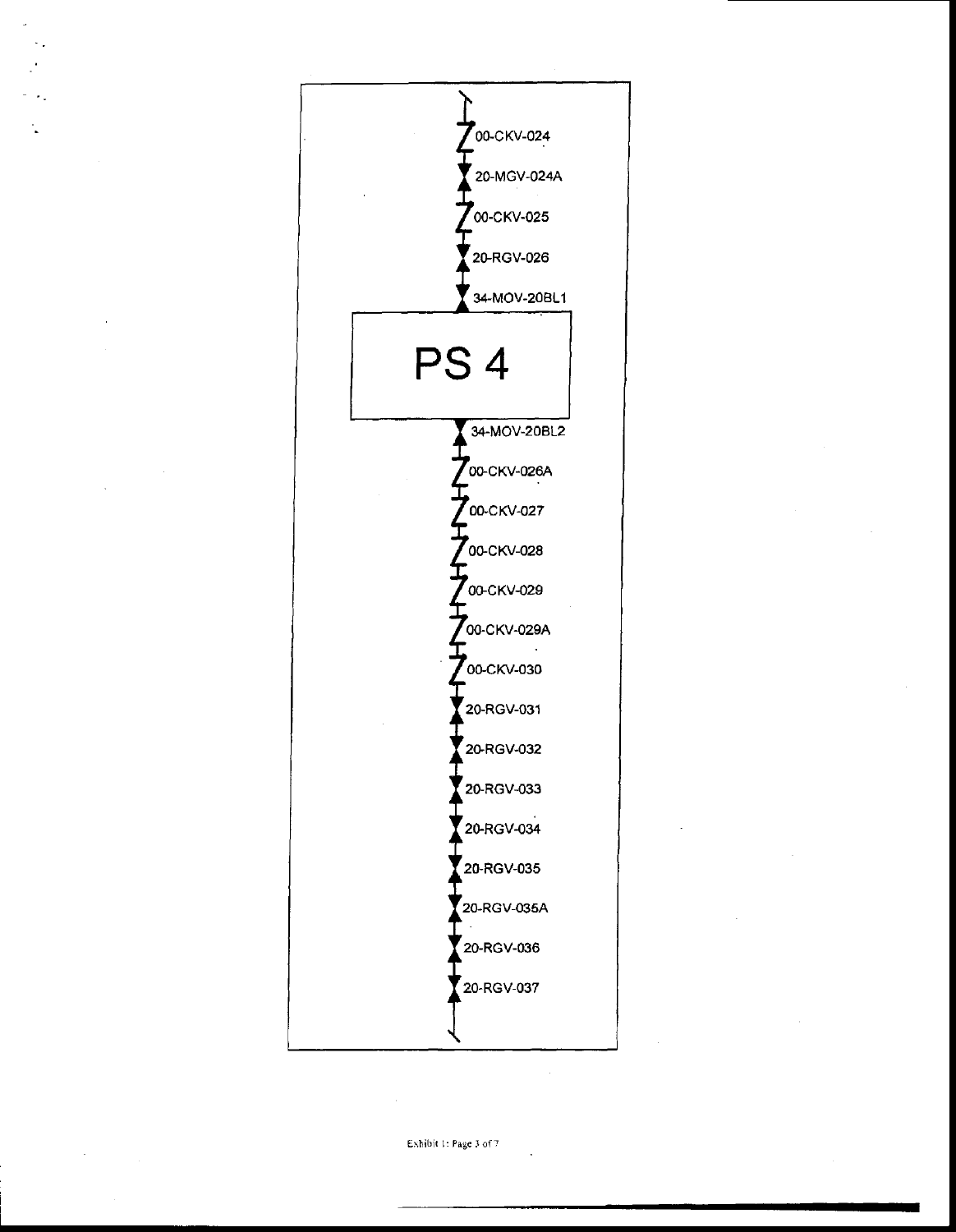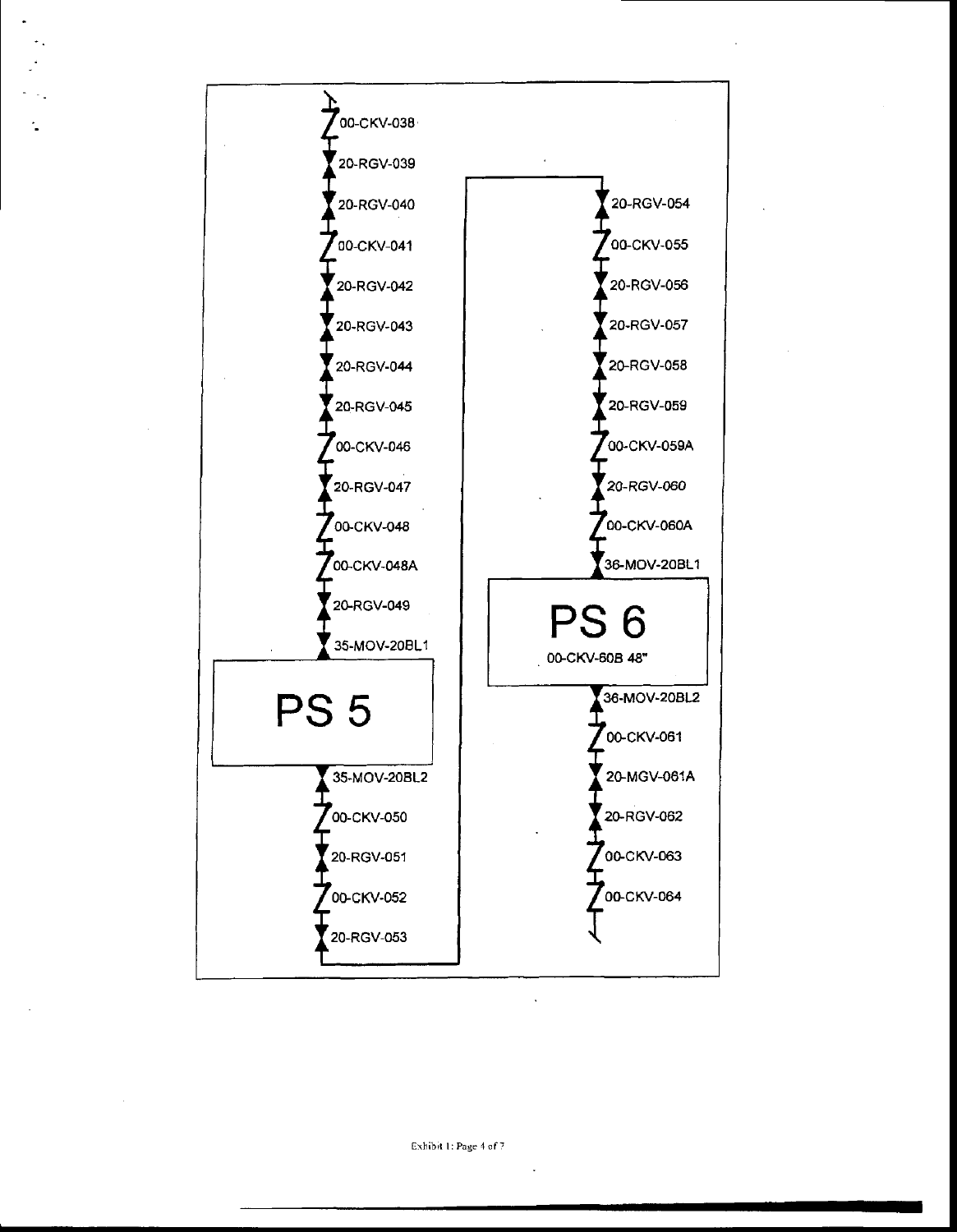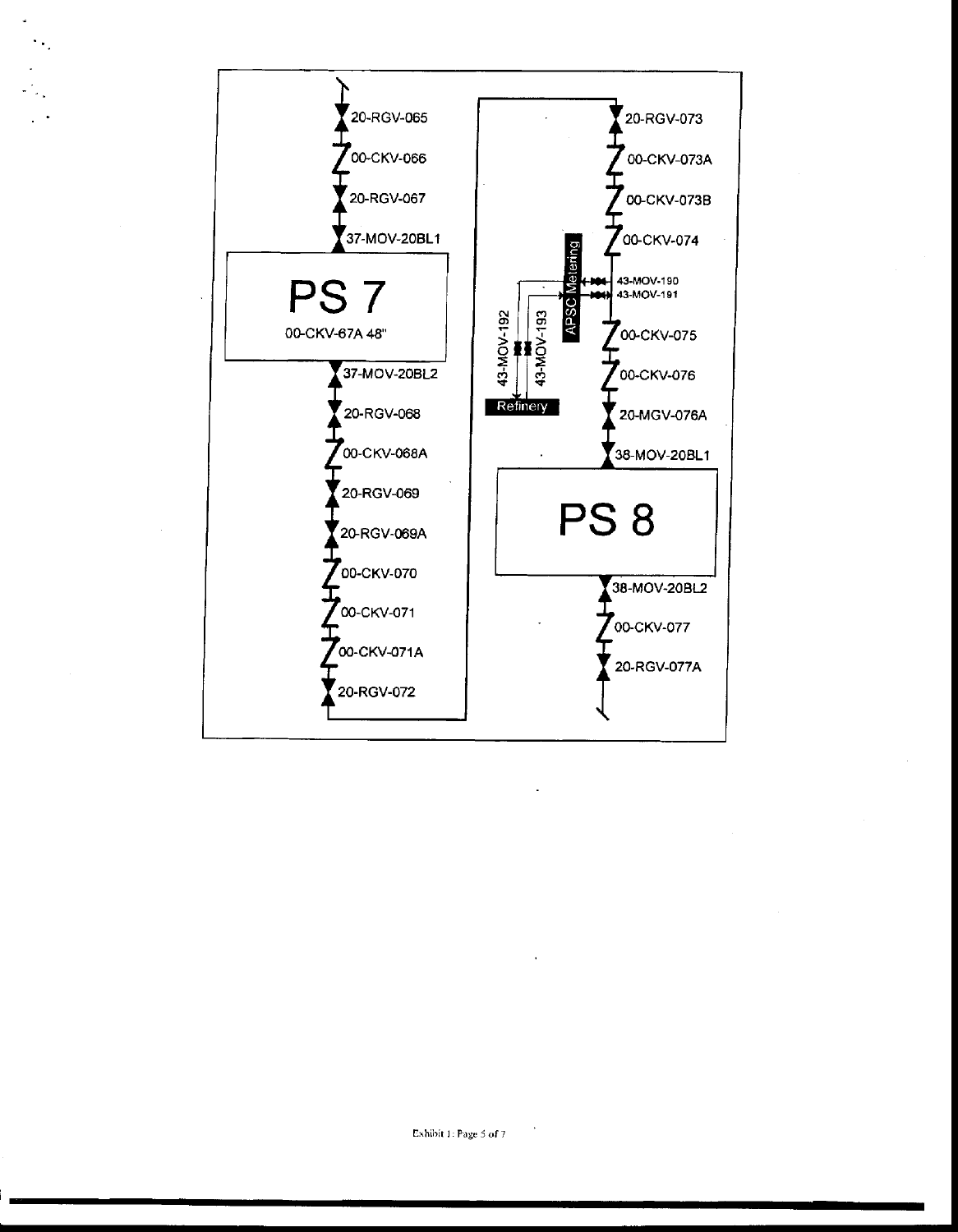